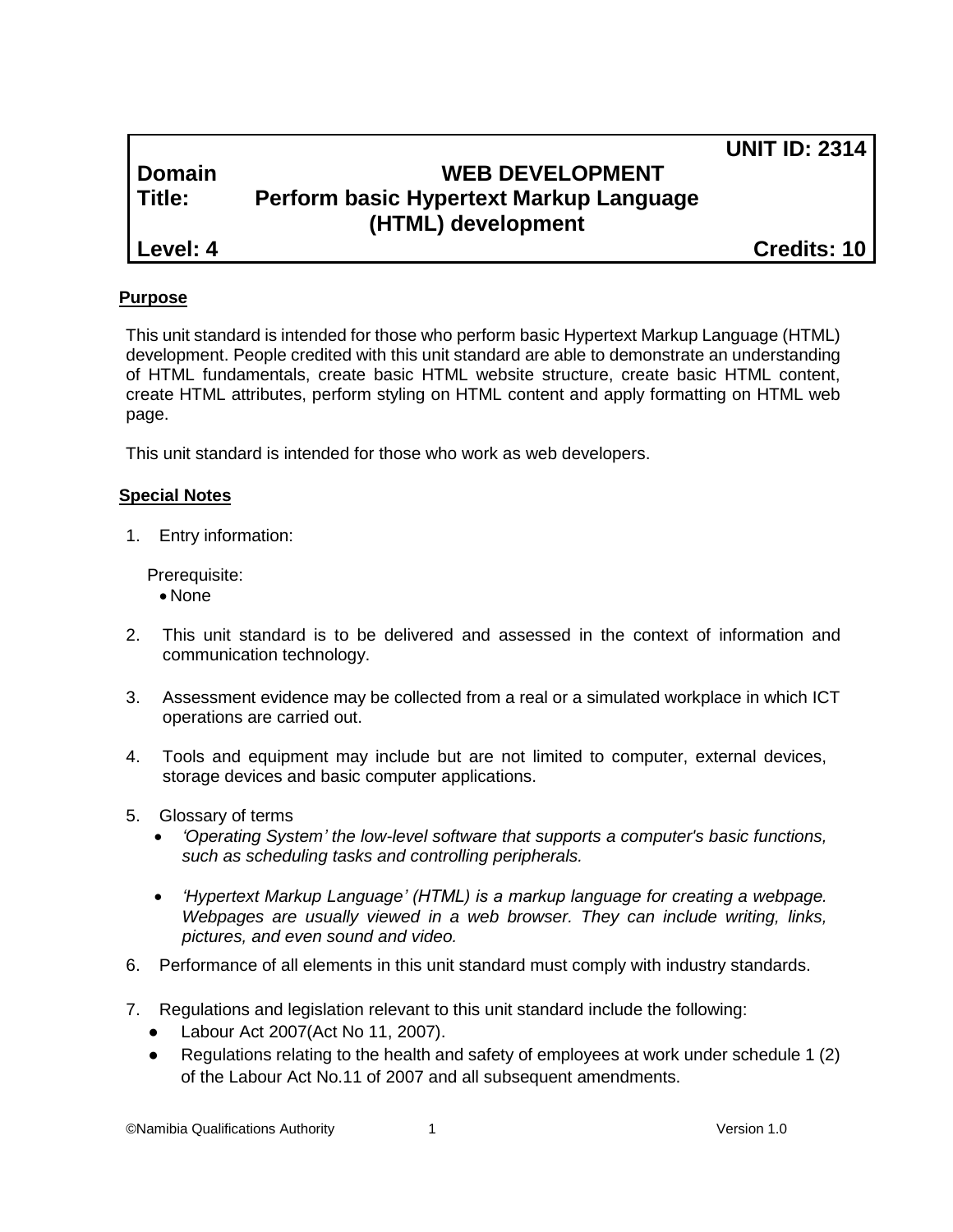#### **Quality Assurance Requirements**

This unit standard and others within this sub-field may be awarded by institutions which meet the accreditation requirements set by the Namibia Qualifications Authority and the Namibia Training Authority and which comply with the national assessment and moderation requirements. Details of specific accreditation requirements and the national assessment arrangements are available from the Namibia Qualifications Authority on [www.namqa.org a](http://www.namqa.org/)nd the Namibia Training Authority on [www.nta.com.na](http://www.nta.com.na/)

# **Elements and Performance Criteria**

## **Element 1: Demonstrate an understanding of HTML fundamentals**

## **Range**

HTML labels may include but not limited to title, body, font, paragraph, size and color.

## **Performance Criteria**

- 1.1 HTML is explained.
- 1.2 Building blocks of HTML pages are explained.
- 1.3 HTML elements are listed.
- 1.4 HTML tags are explained.
- 1.5 HTML tag labels are listed and explained.
- 1.6 Opening and closing of tags is explained.
- 1.7 HTML page structure is illustrated diagrammatically.
- 1.8 Text editors are listed.

#### **Element 2: Create basic HTML Website structure**

#### **Performance Criteria**

- 2.1 Creation of <header> tag is demonstrated.
- 2.2 Creation of <html> tag is demonstrated.
- 2.3 Creation of <body> tag is demonstrated.
- 2.4 Creation of <footer> tag is demonstrated.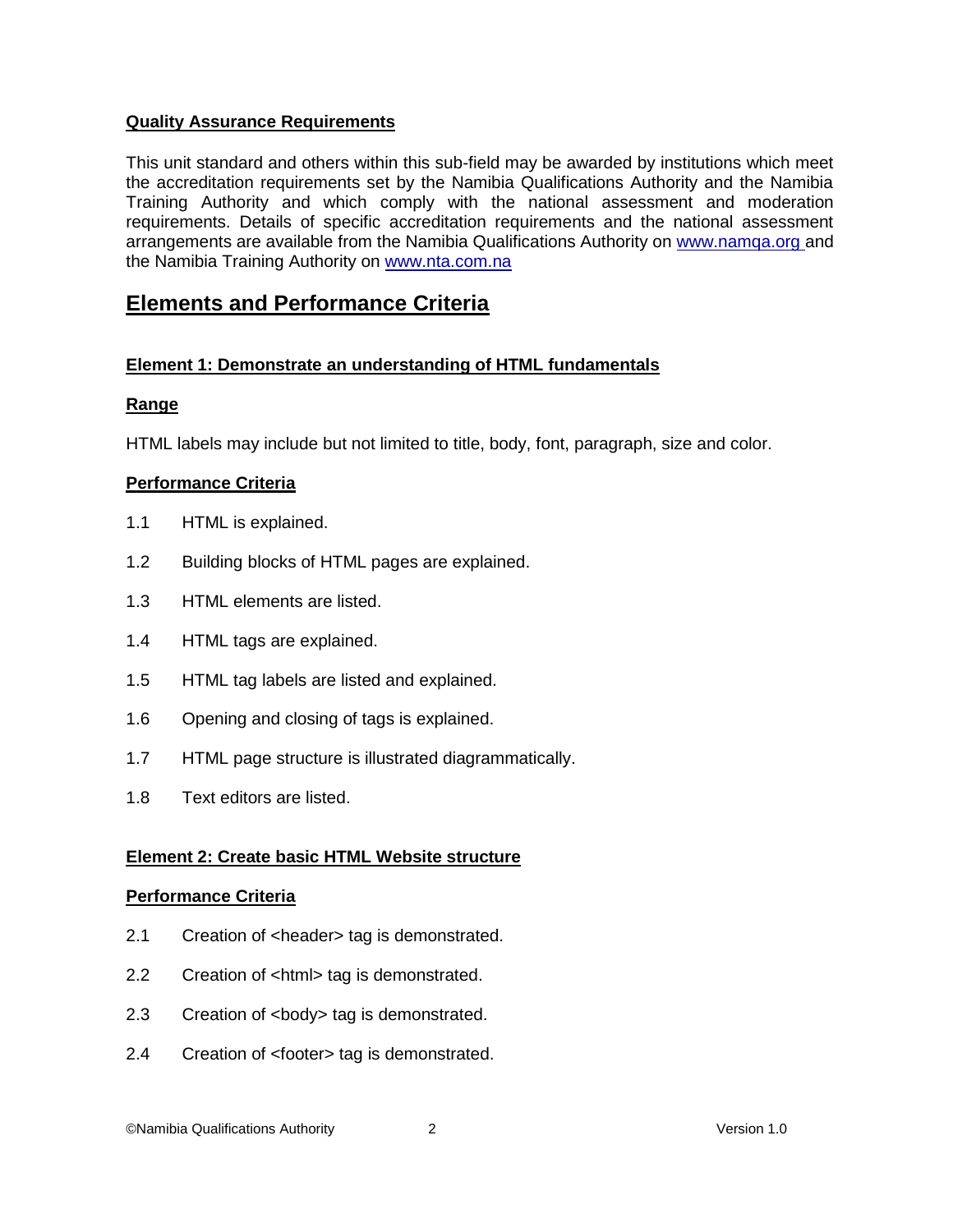## **Element 3: Create basic HTML content**

#### **Performance Criteria**

- 3.1 Creation of headings is demonstrated.
- 3.2 Creation of Paragraphs is demonstrated.
- 3.3 Creation of HTML Links is demonstrated.
- 3.4 Creation of HTML Images is demonstrated.
- 3.5 Creation of HTML Buttons is demonstrated.
- 3.6 Creation of HTML Lists is demonstrated.

#### **Element 4: Create HTML attributes**

#### **Performance Criteria**

- 4.1 <href> attribute is created.
- 4.2 <src> attribute is created.
- 4.3 <width> and height attributes are created and manipulated.
- 4.4 <alt> attribute is created.
- 4.5 <style> attribute is created.
- 4.5 <title> attribute is created.

#### **Element 5: Perform styling on HTML content**

#### **Performance Criteria**

- 5.1 HTML background colour is created.
- 5.2 HTML font colour is changed.
- 5.3 HTML font size is changed.
- 5.4 HTML font alignment is changed.

#### **Element 6: Apply formatting on HTML web page**

#### **Performance Criteria**